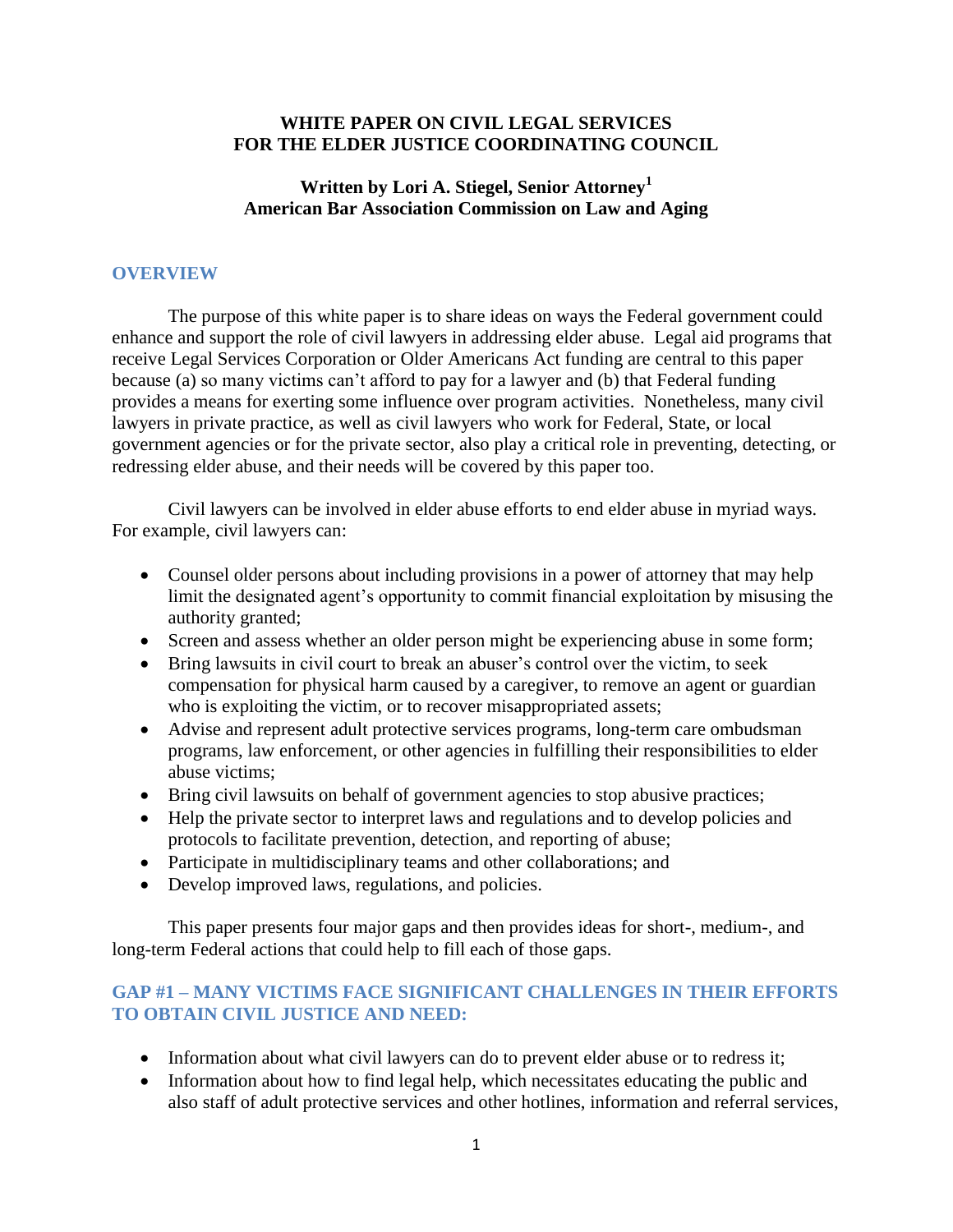area agencies on aging, and others about recognizing that elder abuse raises civil legal issues and that victims and family members should be referred to a legal aid program or bar association as well as to protective services, the ombudsman program, or law enforcement;

- Accessible, affordable civil legal services whether through legal aid programs including those supported by Older Americans Act or Legal Services Corporation funding, pro bono programs, or civil lawyers in private practice; and
- Civil lawyers who are knowledgeable about elder abuse and related issues including decision-making capacity and undue influence.

National studies of unmet legal needs of low-income persons and state-specific studies of unmet legal needs of older persons have demonstrated clearly that Legal Services Corporationand Older Americans Act-funded civil legal assistance programs are unable to provide representation to a substantial majority of persons who need help.<sup>2</sup> And these studies were conducted before the devastating "great recession" increased the numbers of persons in need as Federal and State spending on civil legal assistance was slashed, so undoubtedly the need is far greater now.

#### **GAP #2 – WHETHER THEY WORK IN A LEGAL AID PROGRAM OR OTHER NONPROFIT AGENCY, A PRIVATE LAW PRACTICE OR OTHER BUSINESS, OR A GOVERNMENT AGENCY, CIVIL LAWYERS ADDRESSING ELDER ABUSE NEED:**

- Training on how to prevent, detect, and redress elder abuse, ideally beginning in law school and then through continuing legal education programs; and
- Technical assistance and other resources to help them provide high-quality, cost-effective civil legal services, including case analyses, brief banks, case consultations, opportunities for communication and networking such as listserves and conferences, information on expert witnesses; and legislative analyses; and
- Research and translational research about the effectiveness of interventions, including adult protective services, ombudsman programs, and shelters; about capacity to make financial decisions and susceptibility to undue influence; and about markers and consequences of neglect. The results of this research must be made accessible to lawyers and judges, as well as investigatory agencies including adult protective services, law enforcement, and—in neglect cases—medical examiners or coroners. The members of those disciplines need to understand the research and its relevance to their work so that they can assess the merits of cases, what evidence is necessary, and what expert witnesses may be required.

Moye and Marson have reviewed nascent research related to decline in financial capacity among persons with Alzheimer's Disease and called for research on: (1) "undue influence and exploitation of older adults with diminished capacity"; (2) the nature of capacity impairment in older persons with other diseases and impairments, including developmental disabilities; (3) clinician decision-making, including how clinicians from different disciplines "may vary in their capacity assessment approach and outcomes"; and (4) "identifying cognitive and other behavioral markers of diminished capacity." They urged "continued model building and instrument development in this area" and recommended that future research "address issues of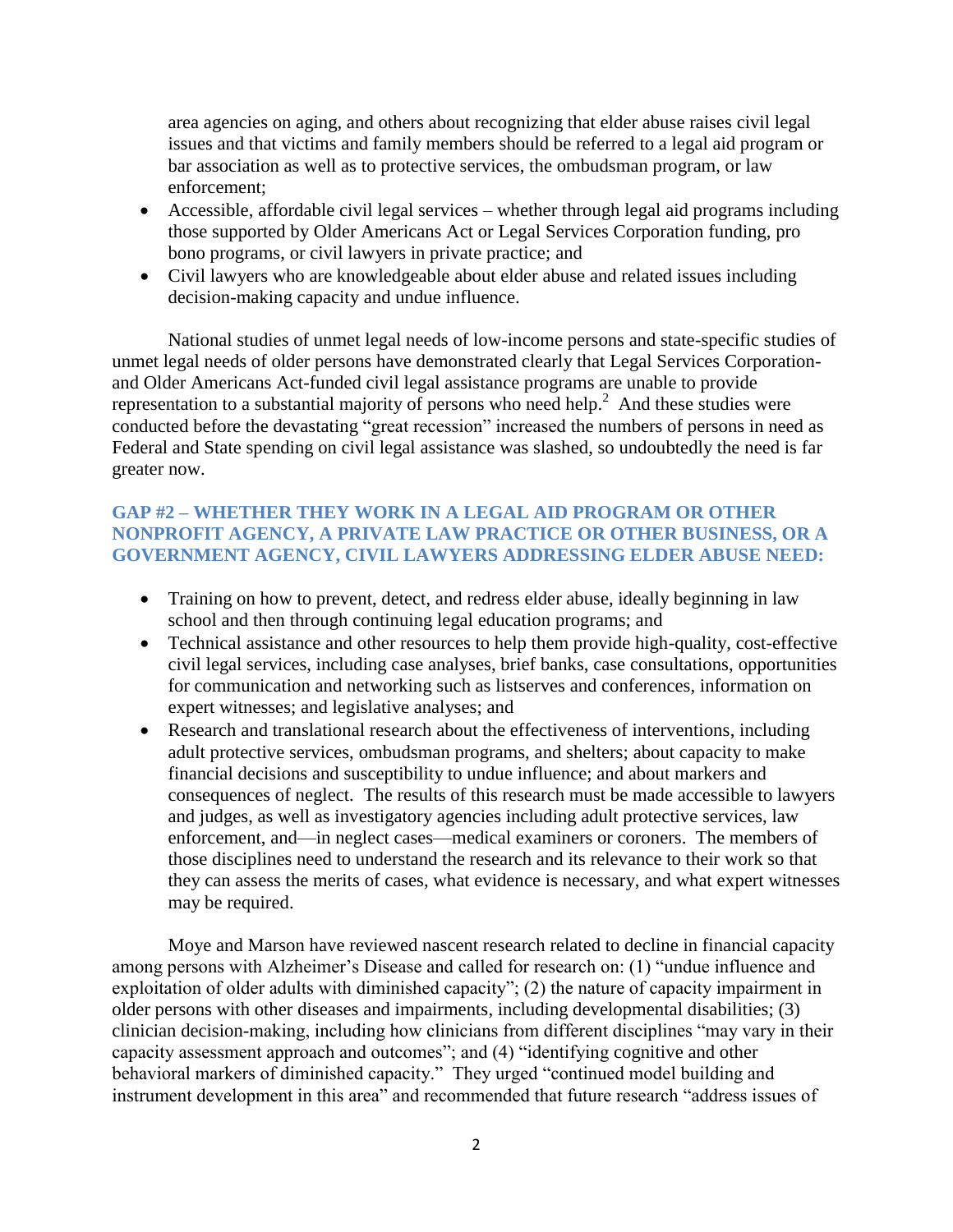normative longitudinal change in financial capacity over the life course, the natural history of financial capacity loss in patients with dementia, and cognitive predictors of financial capacity."<sup>3</sup>

A review of the "neglect" research listed in the Clearinghouse on Abuse and Neglect of the Elderly indicates that there is a good bit of literature about the concept and definitions of neglect, the need for and challenges of assessing it in clinical practice, and the difficulties of researching it. There appears, however, to be no literature about research on its markers and results. In 2003, the National Research Council's book *Elder Mistreatment: Abuse, Neglect, and Exploitation in an Aging America* stated there were "no published studies of physical markers of elder mistreatment that help distinguish preventable, unavoidable signs from those that are intentional, inflicted, or avoidable" and called for research "to help illuminate the characteristics of common injuries, such as their etiology, natural course, distribution, and severity so that the process of identifying cases of elder mistreatment can become more accurate and reliable."<sup>4</sup> There does not seem to have been any of the recommended research on neglect since 2003. The need has not diminished; if anything, the need is increasing as more civil and criminal court cases regarding elder neglect are litigated.

# **GAP #3 – OTHER PROFESSIONALS, INCLUDING BUT NOT LIMITED TO APS AND LAW ENFORCEMENT, NEED TO:**

- Learn about the role of civil lawyers in preventing, detecting, and redressing elder abuse so that they can recognize when a referral to a civil lawyers is appropriate and make that referral in a timely manner; and
- Understand the benefit to victims and to themselves of having civil lawyers participate in multidisciplinary initiatives, educational opportunities, and legislative and policy development activities, and then accordingly ask civil attorneys to participate in those activities.

Over the past decade, substantial progress has been made in educating components of the criminal justice system about elder abuse and in involving prosecutors in educational programs, multidisciplinary teams, and other initiatives, and those efforts have aided victims and other professionals. Nonetheless, as stated during the Elder Justice Coordinating Council meeting and at other times, "we can't prosecute our way out of this." Efforts to support prosecution need to be complemented by efforts to support involvement of the civil justice system. Civil lawyers have far greater opportunities to prevent, detect, and remedy elder abuse, and may have critical expertise to share.

## **GAP #4 – FEDERAL AND STATE LEGISLATORS AND POLICYMAKERS NEED:**

- Input from civil lawyers about the impact of laws, regulations, and other policies on efforts to prevent, detect, and redress elder abuse;
- Education about the role that civil lawyers play in preventing, detecting, and redressing elder abuse, and how those efforts can impact budgetary matters such as Medicaid and criminal justice services; and
- Data demonstrating how civil legal actions have benefited victims and also impacted Federal and State budgetary matters.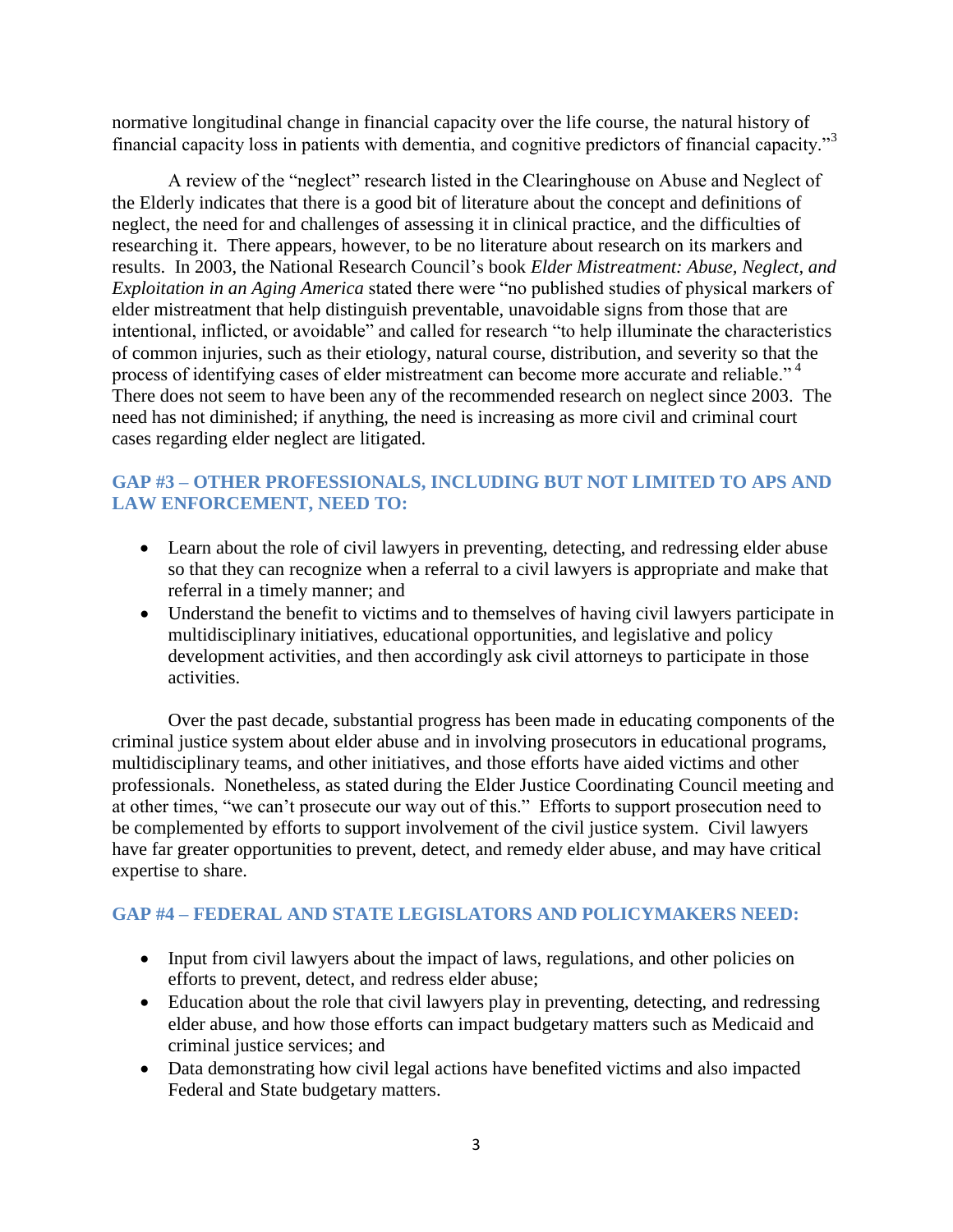There are opportunities to collect valuable data from legal aid programs supported by the Legal Services Corporation (LSC) and the Administration on Aging (AoA). In a 2006 white paper prepared for the National Center on Elder Abuse, Wood opined that LSC grantees and AoA-funded senior legal hotlines could become sources of data on incidence and prevalence.<sup>5</sup> It is unclear whether her recommendations were ever pursued or implemented. Additionally, LSC grantees and AoA-funded legal assistance grantees could be sources of more than incidence and prevalence data if they were required or encouraged to capture and report data that demonstrate the financial costs of elder abuse to victims, their families, businesses, or governments. Examples of such data might be the value of financial accounts or homes that are recovered from an exploiter. My old program, Bay Area Legal Services in Tampa, Florida, used to collect and report this data voluntarily. Recent studies of the costs of financial exploitation conducted by Utah's and Wyoming's adult protective services programs also demonstrate that this can be done.<sup>6</sup>

# **ACTIONS THE EJCC MEMBER AGENCIES COULD TAKE TO FILL THESE GAPS**

#### **Short Term: Use your bully pulpit to galvanize public and professional awareness of the need for:**

- Affordable, accessible, high quality civil legal services to meet the needs of victims, prevent victimization of other older persons, and reduce Medicaid and other health care expenditures;
- Civil lawyers to have training, technical assistance, and other resources to meet victims' needs;
- Involving civil lawyers in multidisciplinary initiatives to address elder abuse, as well as Federal and State efforts to develop better laws, regulations, and policies.

## **Medium Term: Lead efforts to effect change within your agencies even in the absence of significant resources by placing a high priority on:**

- Supporting delivery of civil legal services to elder abuse victims in existing Federal agency programming, grant funding, and training. Ways of doing this include funding the "Missing Link" project and ensuring that activities funded by the Office for Victims of Crime "wraparound legal services" initiative include victims of elder abuse, as well as by developing Administration on Aging regulations or guidance to State Units on Aging and Area Agencies on Aging about selecting providers of civil legal assistance who have expertise in preventing, detecting, and redressing elder abuse.
- Reviewing existing laws, regulations, policies, and programs to determine whether they impose barriers to professionals serving elder abuse victims, and taking steps to fix problems identified. An example is the opinion letter about whether banks could lawfully report suspected elder abuse issued by the Federal Reserve, FDIC, FTC, SEC, and other agencies in  $2002.<sup>7</sup>$
- Examining existing data collection efforts to assess whether there are opportunities to obtain prevalence or incidence data or data about the financial costs of elder abuse,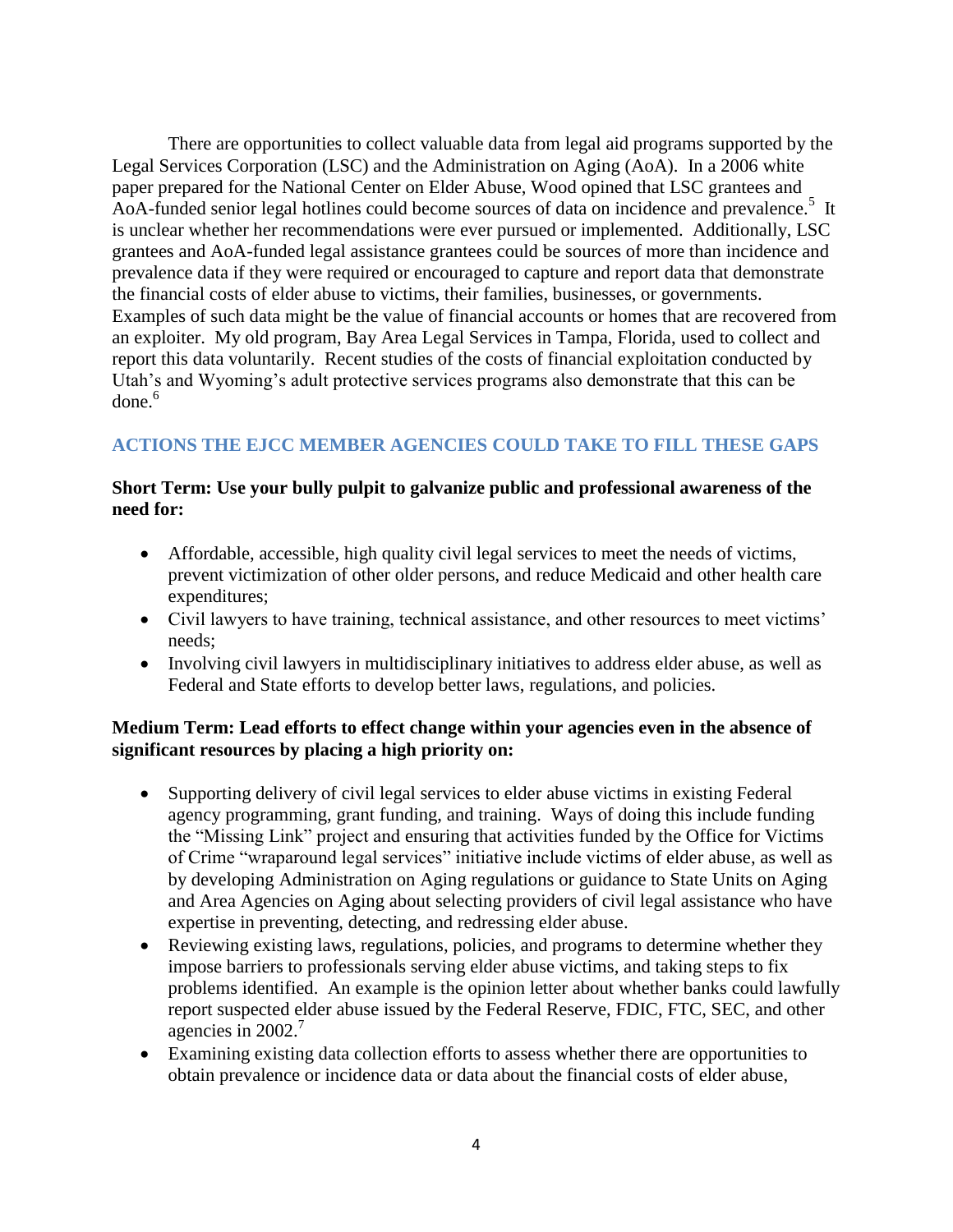particularly from civil legal assistance programs funded through the Legal Services Corporation and the Administration on Aging.

# **Long Term: Broaden and institutionalize these efforts within your agencies by:**

• Seeking adequate funding for civil legal services programs;

l

- Seeking authorization and adequate funding for the myriad resources and activities that would support the civil legal system's response to elder abuse victims;
- Developing laws, regulations, or other forms of guidance to address barriers to services identified; and
- Using Federal agency programming, grant funding, and training to support the development and use of comparable and accurate data collection tools for civil lawyers to contribute to the knowledge base on incidence and prevalence as well as the financial costs of elder abuse.

<sup>3</sup> Moye, J. and Marson, D. (2007). "Assessment of Decision-Making Capacity in Older Adults: An Emerging Area of Practice and Research." *Journal of Gerontology: Psychological Sciences, 62B(1), 3-11.* 

<sup>4</sup> National Research Council. (2003). *Elder Mistreatment: Abuse, Neglect, and Exploitation in an Aging America*. Panel to Review Risk and Prevalence of Elder Abuse and Neglect. Richard J. Bonnie and Robert B. Wallace, Editors. Commission on National Statistics and Committee on Law and Justice, Division of Behavioral and Social Sciences and Education. Washington, DC: The National Academies Press.

<sup>5</sup> Wood, E. (2006). "The Availability and Utility of Interdisciplinary Data on Elder Abuse: A White Paper for the National Center on Elder Abuse." Washington, DC: American Bar Association Commission on Law and Aging [http://www.ncea.aoa.gov/ncearoot/Main\\_Site/pdf/publication/WhitePaper060404.pdf](http://www.ncea.aoa.gov/ncearoot/Main_Site/pdf/publication/WhitePaper060404.pdf)

<sup>6</sup> Gunther, J. (2011). *The 2010 Cost of Utah Financial Exploitation*. Salt Lake City, UT: Utah Division of Aging and Adult Services.

<sup>&</sup>lt;sup>1</sup> This white paper presents ideas rather than recommendations, and is based on the author's professional experience. Ms. Stiegel is not a spokesperson for the ABA.

<sup>2</sup> Legal Services Corporation (2009). *Documenting the Justice Gap in America*. http://www.lsc.gov/sites/default/files/LSC/pdfs/documenting the justice gap in america 2009. [pdf;](http://www.lsc.gov/sites/default/files/LSC/pdfs/documenting_the_justice_gap_in_america_2009.pdf) and Godfrey, D. "In Search of Adequate Funding for Legal Assistance for Low-income Seniors," *Bifocal*, Vol. 32, No. 1 (Sept.-Oct. 2010).